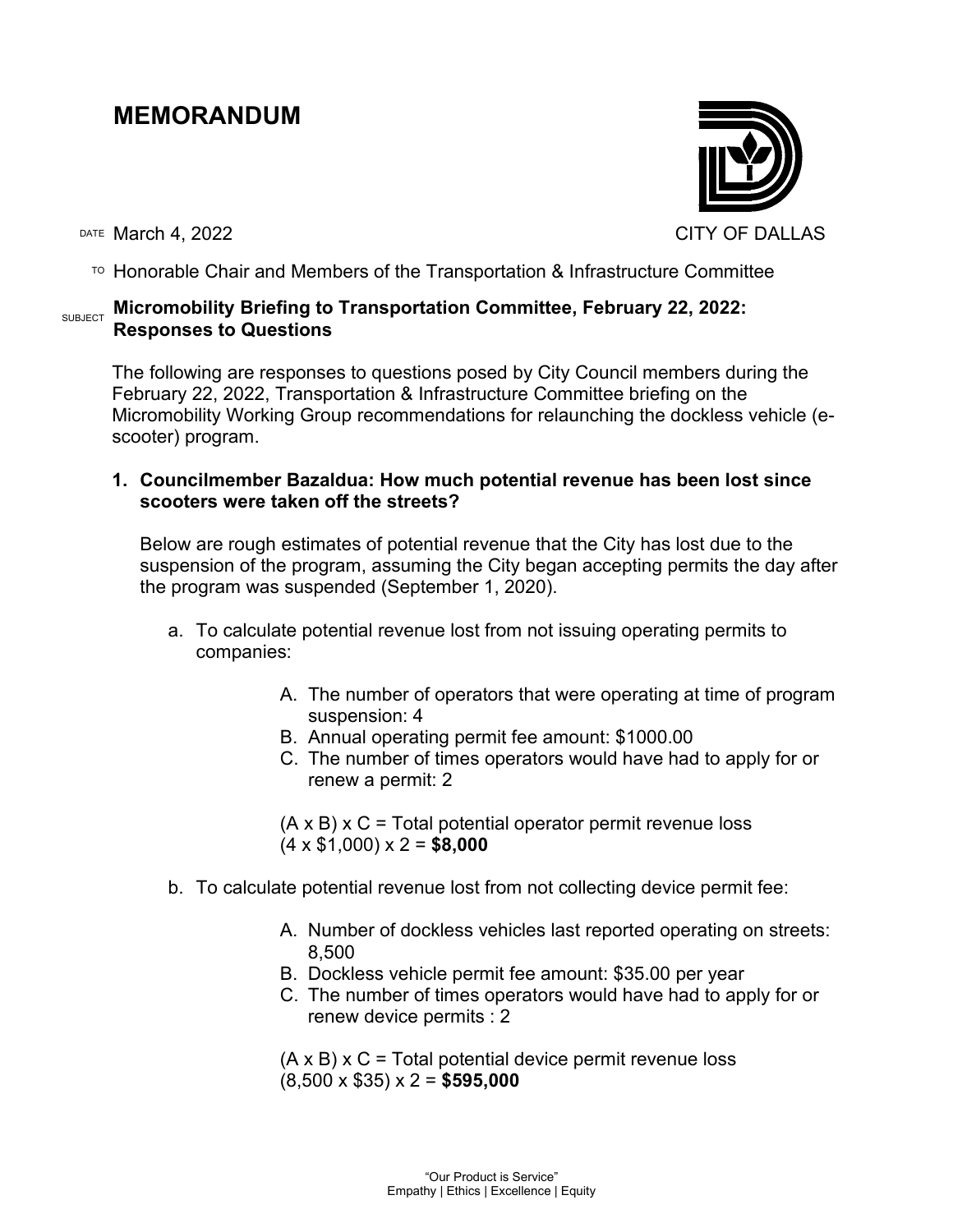DATE March 4, 2022

# SUBJECT **Micromobility Briefing to Transportation Committee, February 22, 2022: Responses to Questions**

- c. To calculate revenue lost from not collecting per-trip fee:
	- A. Per trip fee amount: \$0.20
	- B. \*Average daily trips: 4,113
	- C. Number of Days: approximately a year and a half (500 days)

 $(A \times B) \times C =$  Total potential per-trip revenue loss (\$0.20 x 4,113) x 500 = **\$411,300**

\**This data is an average from September 2019-August 2020. Staff encountered challenges with collecting these fees, particularly the per-trip fee, without dedicated program staff, a method to invoice vendors and collect fees, and without a data vendor to track trip data in a timely fashion. Staff began the process of procuring a data vendor in the spring of 2021, and a dedicated staff person was hired in December of 2021. Staff intend to take the data vendor contract to City Council for approval at the same time as any changes to the program to ensure the contract coincides with the relaunch of the program.*

# d. **Grand Total (Combined Total from Secs. A-C): \$1,014,300**

Please note that the above estimates do not consider the expenses the City would have incurred if the program would have continued to operate. Expenses that the City would have likely incurred during this period includes (but is not limited to):

- a. Additional staff for program management;
- b. Enforcement of riders (DPD);
- c. Parking enforcement and scooter impoundment (DDOT); and
- d. The new data vendor contract.

# **2. Councilmember Bazaldua: Please provide the list of issues and questions that still need to be discussed by the Working Group.**

The following issues will be addressed at the February 28, 2022 meeting of The Micromobility Working Group:

- o *Issue 1A: Number of Operators and Fleet Size*
- o *Issue 1C: Scooter Availability In Low-Income/Equity Areas*
- o *Issue 1D: Hours Of Operation And Criminal/Unsafe Late Night Riding*
- o *Issue 1F: Rebalancing Issues (Too Many In One Area)*
- o *Issue 2B: Illegal Sidewalk Riding*
- o *Issue 3B: Adjusting The Permit Program As Lessons Are Learned*
- o *Issue 3C: Regulating Privately Owned Motorized Scooters And E-Bikes, As Well As Other Forms Of Dockless Vehicles And Micromobility.*